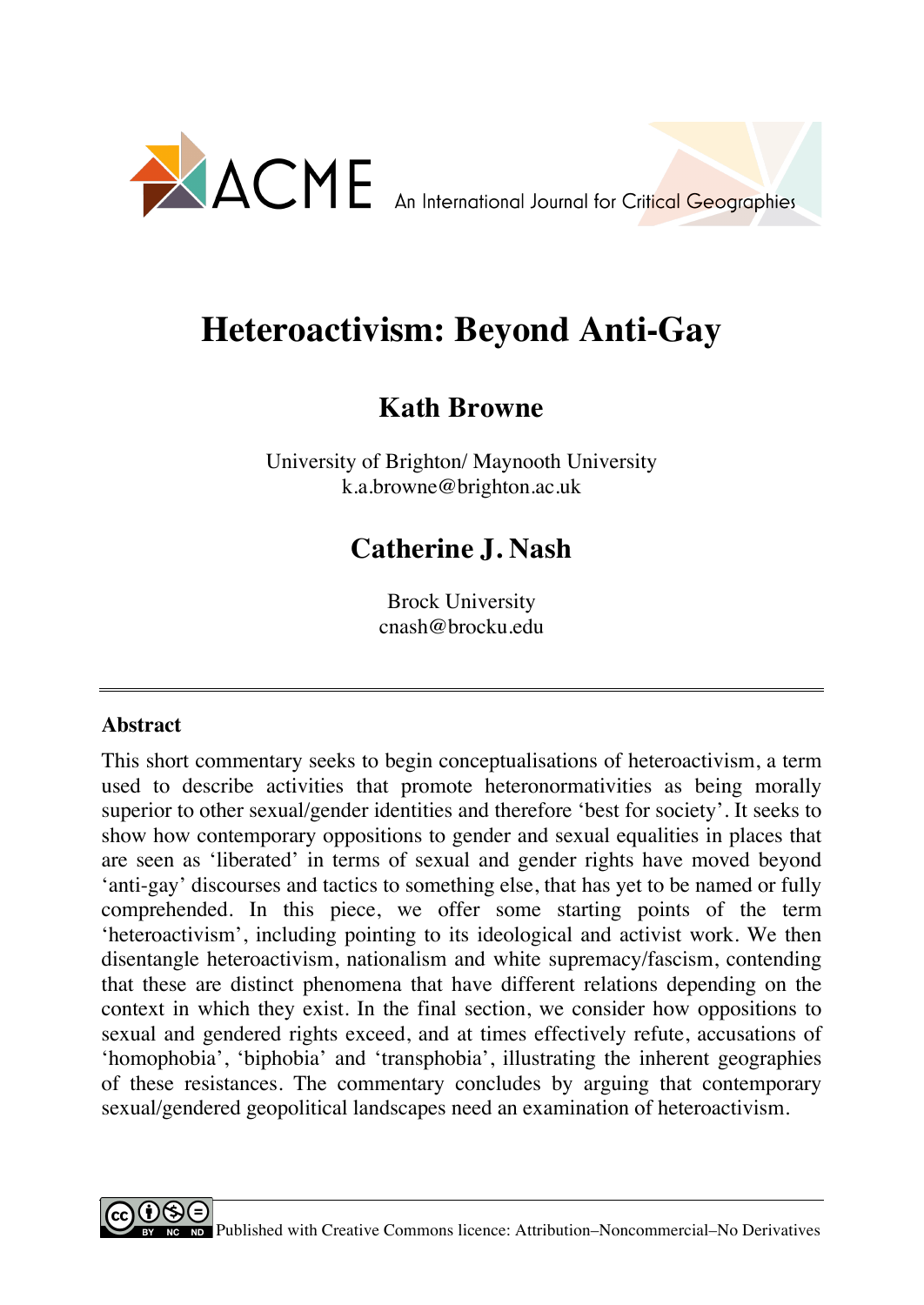#### **Keywords**

Lesbian, Gay, Bisexual, Trans and Queer (LGBTQ); homophobia; biphobia; transphobia; sexual rights; gender rights; heteroactivism

## **Introduction**

 $\overline{a}$ 

In this short commentary, we outline our attempts to think through how to conceptualise the increasingly strident resistances to sexual and gender equalities in places where such rights are enshrined legislatively and socially in places such as the UK and Canada. Extensive research has explored the limitations of these advances, their potential exclusions and marginalisations within homonormativity (that is the normalisation of certain classed, raced bodies and monogamous married relationship forms, Duggan, 2002), homonationalism and pinkwashing (the use of 'gay rights' to create and perpetuate violent nationalist policies and practices, Puar, 2007). We argue, however, that there is a new and burgeoning field/area of activism that is critical for scholars to engage with in comprehending the new and emerging new sexual and gender landscapes marked by state based inclusions of gender and sexual identities. We are calling this form of activism 'heteroactivism'<sup>1</sup> — a term that describes activisms seeking to place heteronormativities (that is the alignment of normative genders and sexualities) as superior to other sexual/gender identities and therefore 'best for society' (Nash and Browne, 2015). It builds on scholarship on activisms around 'gender ideologies', including anti-choice (Kuhar and Paternotte, 2017), US based studies of the 'Christian Right' (Dowland, 2015; Burack, 2014) and other resistances to Lesbian, Gay, Bisexual and Trans rights (e.g. Johnson and Vanderbeck, 2014).

In this commentary, we are seeking to start a conversation and to bring together scholars and activists who are aware of emerging forms of heteroactivisms. We use the term 'resistances', throughout to recognize that the 'new normal' of gender and sexual inclusions is being contested both by homonormativity and heteroactivism. This intervention does not attempt to cover all issues, but instead hopes to spark ideas, debates and, of course, further research and theorisation. We believe that it is important that geographers, and others, work to understand, conceptualise, and critically engage with these emerging, as well as the more long-standing, resistances to sexual and gendered rights within a

<sup>&</sup>lt;sup>1</sup> This concept brings heteronormativity together with activism to create the term. These, as this intervention highlights, underpin the contemporary resistances to gender and sexual equalities. In line with discussions of homonationalism and intersectionalities, there is significant work to be done to develop the concept of heteroactivisms to account for multiple social differences and how these operationalise both marginalisation and privilege to fight sexual and gender rights and liberations. Many thanks to Dr. Miriam Smith (York University), for coining the term heteroactivism with us during our discussions about this research.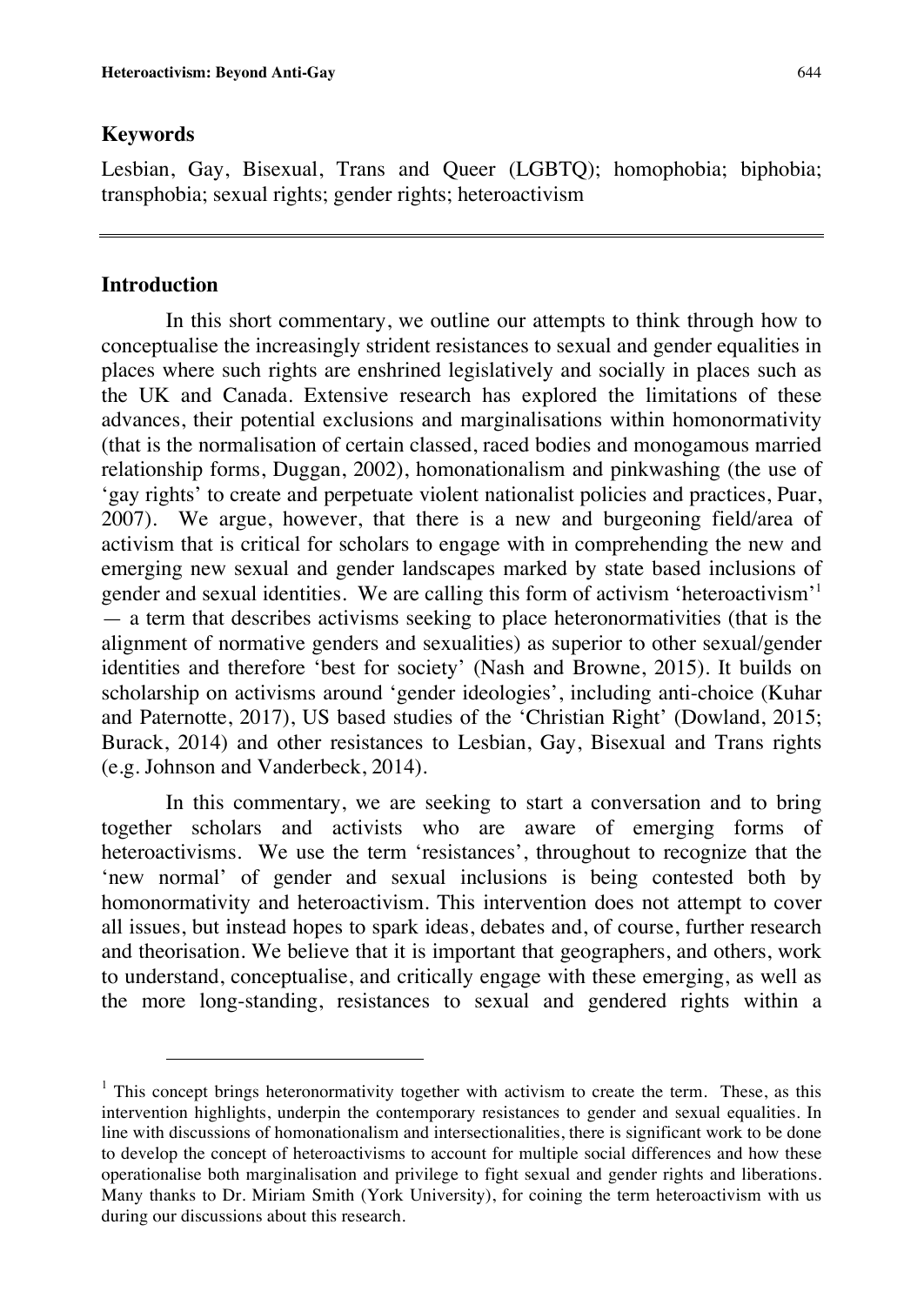heteroactivism frame. These are both ideological and action-oriented in that they seek to oppose what is seen as unwanted progress in sexual and gender liberation, and are not necessarily 'anti-gay'. This intervention takes a deliberate Anglo-American focus in seeking to challenge the presumption of unstoppable sexual and gender progress in certain contexts of the Global North. It is here, and particularly contexts such as Canada and the UK, that the world is seen to be 'won', the battle for sexual and gender rights seemingly 'over', with the focus turning to other places or those excluded from these rights. In this way, heteroactivism seeks to name a phenomenon that may or may not be useful in other contexts where sexual and gendered progress has been made through legislation, for example in Brazil. However, in putting this concept into circulation, we hope that it will be reworked, reused and reconceptualised in spatially specific and geographically appropriate ways. This contests the 'god-trick' so often seen in sexuality/queer studies that can fail to acknowledge how theories are produced in and through the places that are studied (Brown, 2012).

Further, heteroactivist campaigns often deploy certain sexual and gendered ideologies in the service of advancing intertwined claims about white supremacy, fascism, nationalism and populism that require further explication. These are not uniform and thus, developing the concept of heteroactivism as an analytic, compels us to examine how heteroactivists often oppose gender and sexual rights within larger political and social agendas that are articulated within specific geographical contexts.

To support our contention that contemporary oppositions to sexual and gender progress that move beyond anti-gay rhetorics, need to be conceptualised and further understood, we begin with a brief overview of our conceptualization of the term 'heteroactivism'. Second, we begin discussions on how the integration of heteroactivism and white supremacy/fascism and nationalism, arguing that these cannot be reduced to each other. We point to how relationships and intersections are manifestly differently in different places. Finally, we consider how heteroactivism effectively deflects accusations of homophobia, transphobia and biphobia by reframing their objections under alternative categories such as parental rights or freedom of speech.

#### **Conceptualizing Heteroactivism**

Heteroactivism describes both an ideology and a movement displaying distinctive formulations across myriad geographies. It conceptualises the ideological arguments and resulting activisms of a broad range of groups currently on the rise within contemporary global, national, urban/rural contexts. It refers to the co-ordinated ideological response to sexual and gendered equalities rooted in an unwavering belief in the centrality of heteronormativity (the confluence of gendered, classed, and racialized norms within man/woman divides that come together in normative heterosexual relationships) as foundational to a healthy and sustainable society. Heteronormative relationships, experienced within civil or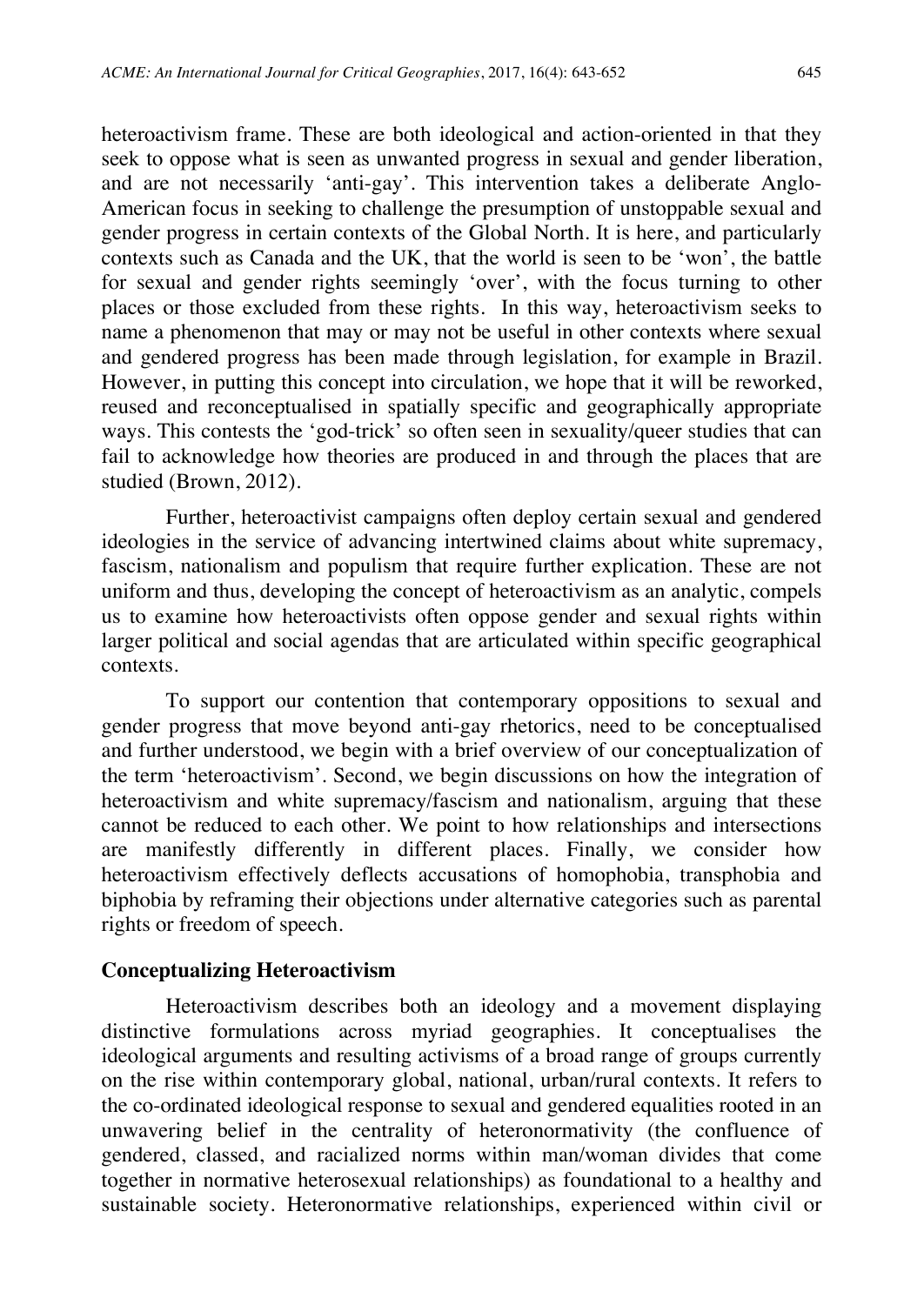religious marriages, are seen as the best (and ideally the only) location for the birth and raising of children and as the building blocks of a stable society (Browne and Nash, 2014; Nash and Browne, 2015).

Developing the term 'heteroactivism' provides scholars and activists with a lens through which to engage with the current strategies being deployed in resistance to sexual and gender rights. Naming these contemporary oppositions is designed to give scholars and activists a term to discuss and conceptualise coherent understandings of, and counter arguments to, the key heteroactivist conceptualisations, ideologies, and practices. It has political merit in its ability to name (and define) a movement that falls outside common parlance and moves away from terms that are currently in use. Whilst there can be little doubt that there is an urgent and pressing need to understand how heteroactivism and other forms of oppression (such as racism) are felt, it is also crucial to also understand how heteroactivist arguments seek to reinstate or perpetuate sexual and gendered inequalities in less obvious but increasingly effective ways.

Current research on various anti-gender and sexual equalities groups include but are not limited to, scholarship on religious resistances including from Catholic and Anglican churches (Kuhar and Paternotte, 2017, Johnson and Vanderbeck, 2014) as well as various conservative and 'traditionalist' organisations (Browne and Nash 2014; Nash and Browne 2015). While this research highlights more traditional forms of opposition to sexual and gender equalities, using a heteroactivist lens teases out underlying gender and sexual claims embedded in various organising around parental rights, freedom of speech and freedom of religion, as well as those seeking to impose limits on reproductive rights including abortion and fertility treatments. Heteroactivism, as a concept, enables us to capture and develop our understandings of a broad array of oppositions and resistances including oppositions to 'gender ideologies', trans, abortion and reproductive rights, building on scholarship in these areas.

Heteroactivism is inherently geographical. Whilst various forms of heteroactivism are often presumed to be undertaken by the 'Christian Right' and/or conservative groups operating in and through the context of the USA, placing heteroactivism solely within either Christianity or in the right-wing element of the political spectrum is problematic. Locating these activisms as emanating solely from the US is also problematic given it overlooks the specificities of place in the formulation of resistances (Nash and Browne, 2015; Browne and Nash, 2014). These specificities need further attention, including in addressing urban/rural divides and imaginings. Fetner (2008) shows the rural USA can often be perceived as central to oppositions to gender and sexual equalities, and hostile to LGBT lives, and often anti-gay. However, geographies of sexualities has complicated these readings of urban/rural tolerance/intolerance in ways that need further development through discussions of heteroactivism beyond the USA religious right.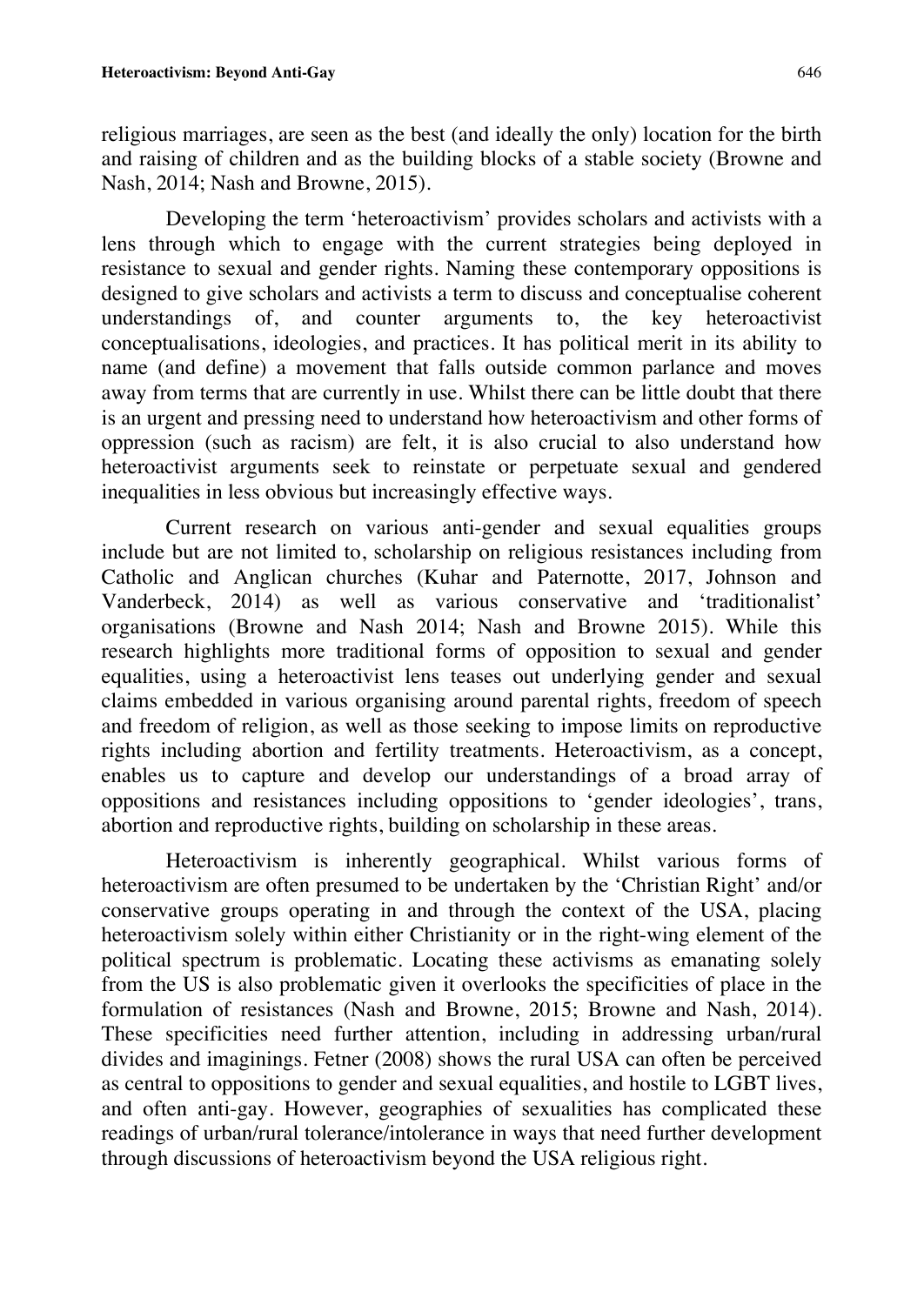Resistances to sexual and gender equalities also arise at the local or grassroots level, focused on the more intimate spaces of home and school but are often embedded in national and indeed transnational discourses that are reshaped and adapted as they travel (Browne and Nash, 2014; Nash and Browne, 2015). In Canada and the UK for example, schools are increasingly the site of contestations over curricula that references LGBT families or of objections over the presence of trans children. These resistances deflect accusations of homophobia or transphobia, by focusing on children who need 'protection', and parents who have the primary right to make decisions about what their children are taught, rather on than 'deviant homosexuals'.

Specific resistances can take on regional, national and international importance through court cases, high profile media coverage and transnational 'warnings' regarding the 'unintended consequences' of sexual and gender advances, such as same-sex marriage. This can be seen when local and often small service providers refuse the provision of services on the basis of sexuality or gender identity. The rhetoric is often similar across national boundaries, where they state that their refusal of LGBT people specifically is *not* based not on their views of homosexuality, and is instead their right to religious freedom. This placing of religious freedom in competition with sexual and gender rights has been a fruitful battleground for heteroactivisms making local and specific actions work as national and international cases for resisting the 'slippery slope' of gender and sexual liberation.

## **HeteroACTIVISM**

 $\overline{a}$ 

The term heteroactivism not only speaks to an ideological stance about the centrality of heteronormativity (normatively gendered, raced and classed), but signals the public and strident activist interventions that are gaining more traction in the public sphere. These activisms have largely been associated with LGBT activisms<sup>2</sup>. Heteroactivisms are political and social, seeking to influence change through governments and media and are often supported by conferences, online publications, workshops, websites and scholarly journals as well as undertaking original research, which can be peer reviewed (e.g. Mark Regenerus).

A classic tactic of protests, including silent vigils, lobbying, court cases and large-scale protests, has been successfully utilised by heteroactivists. Kuhar and Paternotte (2017) illustrate how these protests, constituting transnational antigender campaigns, learn from each other and develop effective interventions. In a digital age, the multiscalar operationalisation of heteroactivisms in digitally

 $2^2$  LGBT activisms have been shown by social movement scholars, particularly in the USA context, to have been formed in a symbiotic relationship with those they oppose, most often the religious Right (Fetner, 2008). These social movement analyses and the formulations of resistances to heteroactivisms through their mutual constitution with heteroactivisms is undoubtedly an important area of study.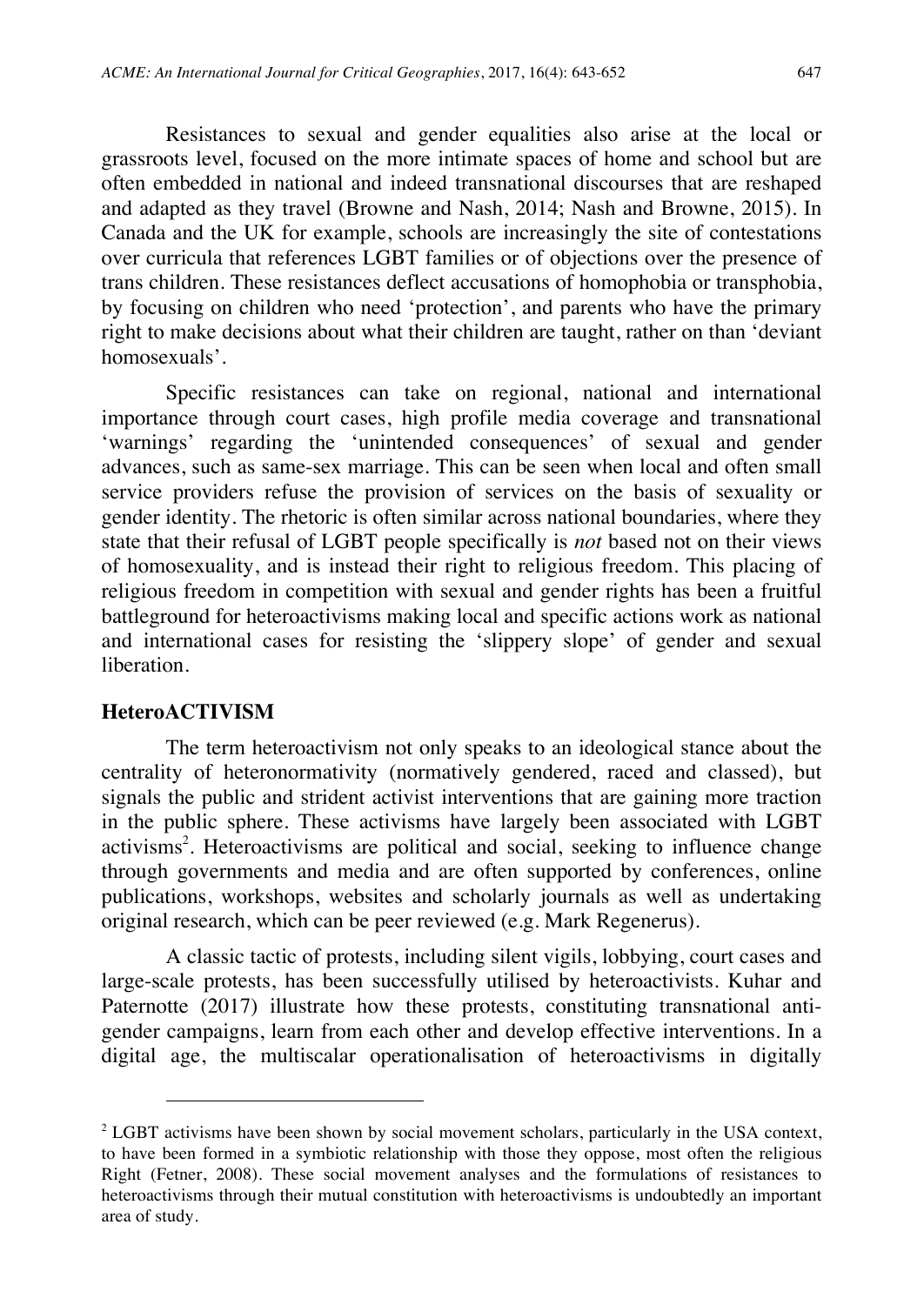connected contexts creates how heteroactivism is contemporaneously manifest. Online campaigns, regular newsletters and cross-national communication form and create local, regional and national resistant tactics through discussions, resource sharing and offering support and encouragement (Browne and Nash, 2014; Nash *et al*., 2017). However, more work is needed to understand the manifestations and operationalisations of heteroactivism in ways that understand its move beyond antigay rhetoric, in order to identify new forms of opposition and resistance.

#### *Heteroactivism, race and class*

Examining heteroactivist ideologies and practices enhances the necessarily complex and nuanced analyses of many contemporary issues that are focused on the increasing visibility of white supremacy, and the rise of nationalism and populism, evidenced in the Brexit vote and the election of Donald Trump. Heteroactivist concerns, albeit often reformulated and sometimes incoherent, can find a home within white supremacy and fascism, anti-immigration, and other forms of oppressive race and class politics. Conversely, in Canada new immigrants can be used by heteroactivists to promote 'Canadian' values by arguing for the conservative 'nature' of these new 'others' who need their 'traditional values' respected. However, the conflation of heteroactivism and far right populist nationalism is easily critiqued and thus care must be taken to understand the overlaps, as well as the divergences.

There are significant disparities in the populist right, over sexual and gender equalities (and they are by no means uniform in their approach) (Siegel, 2017). Across Europe in some cases nationalist parties, and those seeking to 'protect' (white) Christianity, are also championing reversing sexual and gendered rights, and in Australia, the Q Society are anti-LGBT rights and anti-Islam, as are Christian Concern in the UK. In other cases, those on the far right can appeal to various forms of homonationalism, as evidenced in the recent German elections with the right-wing Alternative for Germany (AFD) headed by a lesbian, Alice Weidel. In drawing on fears of 'Muslim' others, nationalist and fascist parties can seek to gain lesbian and gay support by arguing that 'they kill gay people'. Coopting gay rights, as 'our values', these groups then use classic homonationalist discourses to create a white, national 'us', versus a brown, dangerous 'them' (Puar, 2007). On the other hand, AFD does not support gay marriage, but does support civil unions, this is not unusual. In the UK, some heteroactivists including UKIP (a right-wing nationalist party), opposed same-sex marriage declaring that they had 'always' supported civil partnerships, because they did not oppose them (Browne and Nash, 2015). This dual position of both homonationalist support of gay people against 'Muslim others', and heteroactivist opposition to gender and sexual rights, plays out in unusual ways. For example, UKIP has a faction that supports LGBT party members and in September 2017 a far right anti-Muslim lesbian, Anne Marie Waters, came second in the leadership election. It was also a heteroactivist group called 'Support the Family', who at the same party conference released a leaflet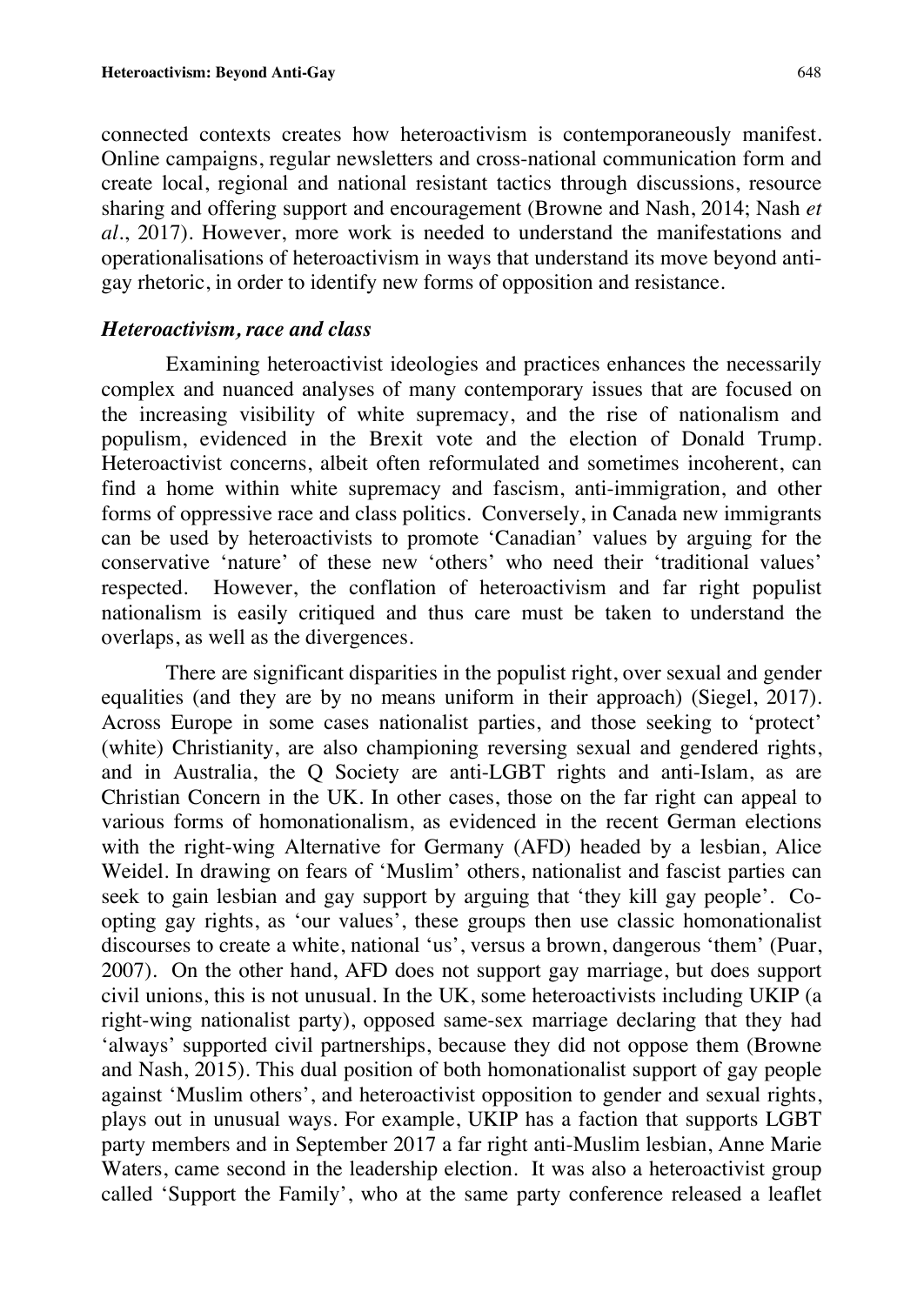that equated homosexuality with Hitler and the Yorkshire ripper (http://www.mirror.co.uk/news/politics/leaflet-ukip-conference-compares-gay-11257866), and the new party leader, Harry Bolton, shortly after winning the leadership declared that LGBT rights had 'gone too far'. In the recent Irish referendum on same-sex marriage, nationalist discourses were at the fore but without the links (as of yet) to fascist or white supremacist discourses and yet relied on an understanding of 'Irishness' grounded in heteroactivist claims (Browne, Nash and Gorman-Murray, 2017). Conversely, heteroactivisms are not solely the preserve of the right-wing. Those on the left can also seek to reaffirm 'traditional marriage' as Green Party councillors in the UK have done.

These examples illustrate the importance of geographers engaging with heteroactivisms (and discussions of white supremacy/fascism). Nationalism, populism and fascism need to be explored in relation to their sexual and gendered ideologies and practices that are often oppressive, but not necessarily of homonormative gay people. Developing the term heteroactivism allows us also to examine how heteroactivists oppose gender and sexual rights in ways that allow them to refute homophobia while using claims about freedom of speech and religion as a shield to accusations of 'hate.' Thus, these labels are easily refuted, through creating new rhetorics, particularly those that move beyond 'anti-gay'.

## **Heteroactivism: Isn't this just homophobia/gender ideology?**

To date, resistances to LGBT equalities are often understood as reflecting homophobic, biphobic, and transphobic responses to the visibility of LGBT people. More recent activism is framed as opposition to a deviant 'gender ideology' (a term that heteroactivists use) (Kuhar and Paternotte, 2017). While homophobia, biphobia, and transphobia, understood as 'irrational fears' or 'phobias' of LGBT people, do motivate some resistances, we would argue that this is too narrow a term to capture the larger ideologies and co-ordinated resistances underpinning oppositional activisms. In the past couple of years, claims to freedom of speech and the existence of an 'intolerant left' have effectively countered accusations of homophobia/biphobia/transphobia which no longer adequately describe oppositional motivations (although we would argue that homophobia, biphobia and transphobia linger on).

Similarly, with respect to resistances to 'gender ideologies', these are seen as a 'threat' to children, an attack on 'the family' or as an attack on a child's 'biological confidence', because they undermine heteronormative relationships. It is not just about creating men/women, it is about creating the 'right kind' of men/women who form monogamous and normative relationships with each other (Nash et al., 2017).

Questions about sexual rights have in recent times been predominantly linked to lesbian, gay, bisexual, queer and other perceived deviations from heteronormative expectations. However, battles over sexual rights also encompass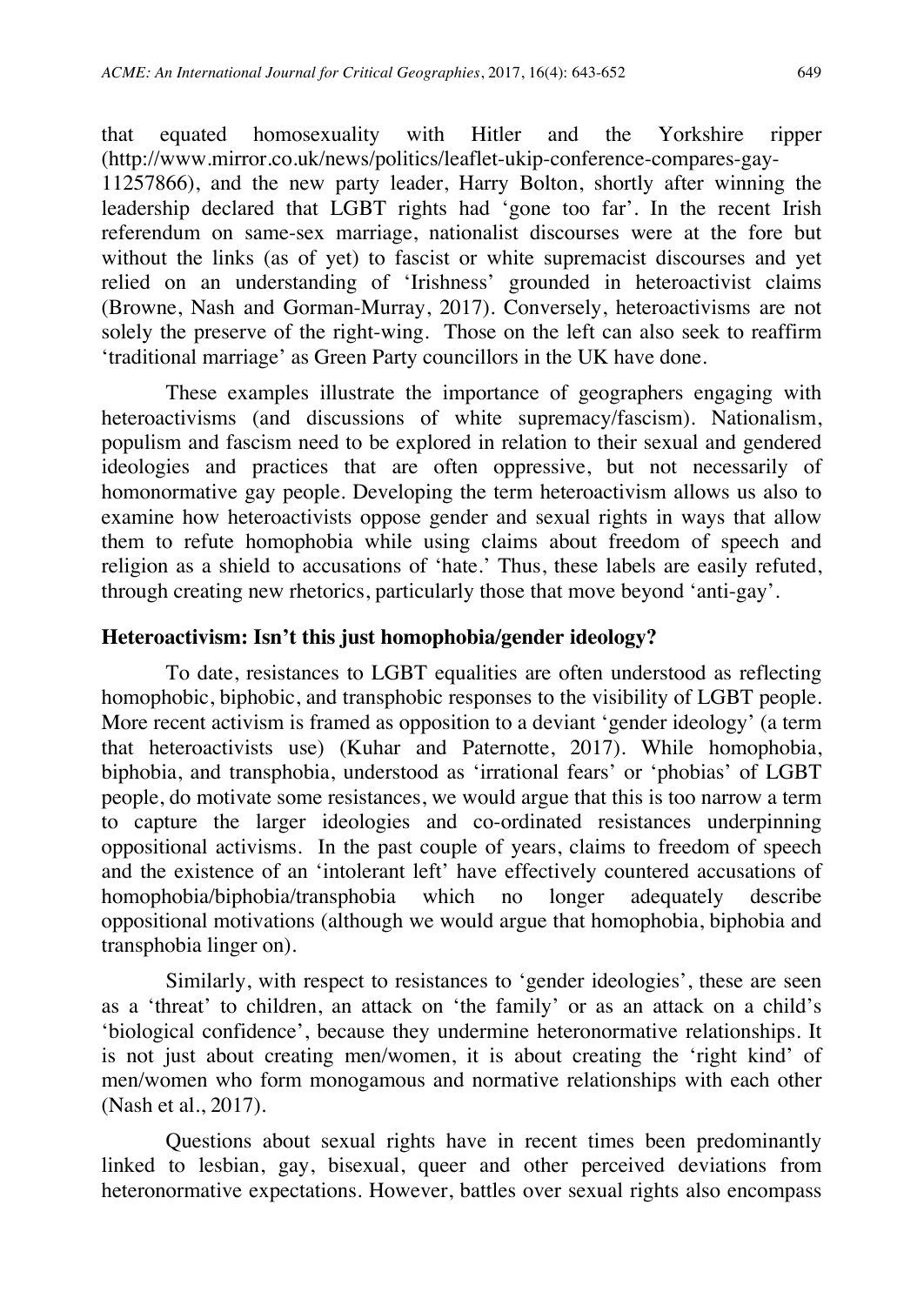reproductive rights, including abortion, fertility treatments and contraception, as well as alternative social arrangements including single mothers, childless heterosexual couples, polygamous or open relationships and sex education. In all these circumstances, those opposed to these rights take some form of what we would argue is a heteroactivist position, in seeking to shore up the normative malefemale family unit against the assaults posed by any of these situations. Abortion and other reproductive rights are read by heteroactivists as questioning heteronormative orders that see women's bodies and lives as created for the purposes of heterosexual reproduction. Thus, whilst scholars and activists may not see the links between anti-choice activisms and anti-LGBT activisms, these groups understand these as within the same push to liberalise genders and sexualities to the detriment of society.

# **Conclusion**

Heteroactivisms are an emerging form of opposition to gender and sexual rights, that as an analytic helps us to conceptualise an element in the contemporary complex geopolitical landscape. Heteroactivist groups can be conflicting, incommensurate and fragmented with related ideas that seek to oppose gender and sexual rights in ways that have evolved with the legislative and cultural changes of the  $21<sup>st</sup>$  century that move beyond oppositions based on the immorality of certain gendered and sexual practices, identities and lives. These are produced through multi-scalar engagements and, because they move beyond vilification, they cannot be contained within terms such as homophobia, biphobia, transphobia. Underpinned by heteronormativities, they travel transnationally, touch down differently in different places thereby constituting distinctive heteroactivist ideologies and activities that cannot be universalised, and need to be explored both in context and in relation to their transnational networks and interlinkages (Browne and Nash, 2014; Nash and Browne, 2015; Kuhar and Paternotte, 2017).

Whilst they can overlap with, and can be mutually formed through, fascism, populism and white supremacy, they cannot be conflated with these. The sexual and gender politics of these groups and organisations are multifarious. These organisations may well be homonationalist in their support of 'gay rights', which is mobilized against 'Muslim others'. Nonetheless, where they do oppose sexual and gender rights, their arguments, frames of reference and ideologies are different to the arguments that predominated at the end of the last century. Namely heteroactivists do not focus on the dangerous, sinful and perverse homosexual (although some still do), but instead emphasise the place of the heterosexual nuclear family in created functioning societies and as the best place to raise children (Nash and Browne, 2015).

As heteroactivist organisations actively and effectively challenge and distance themselves from accusations of homophobia, biphobia and transphobia, arguably their position that they are not irrational or 'phobic' is somewhat accurate. Heteroactivist resistances are not irrational; they are carefully considered,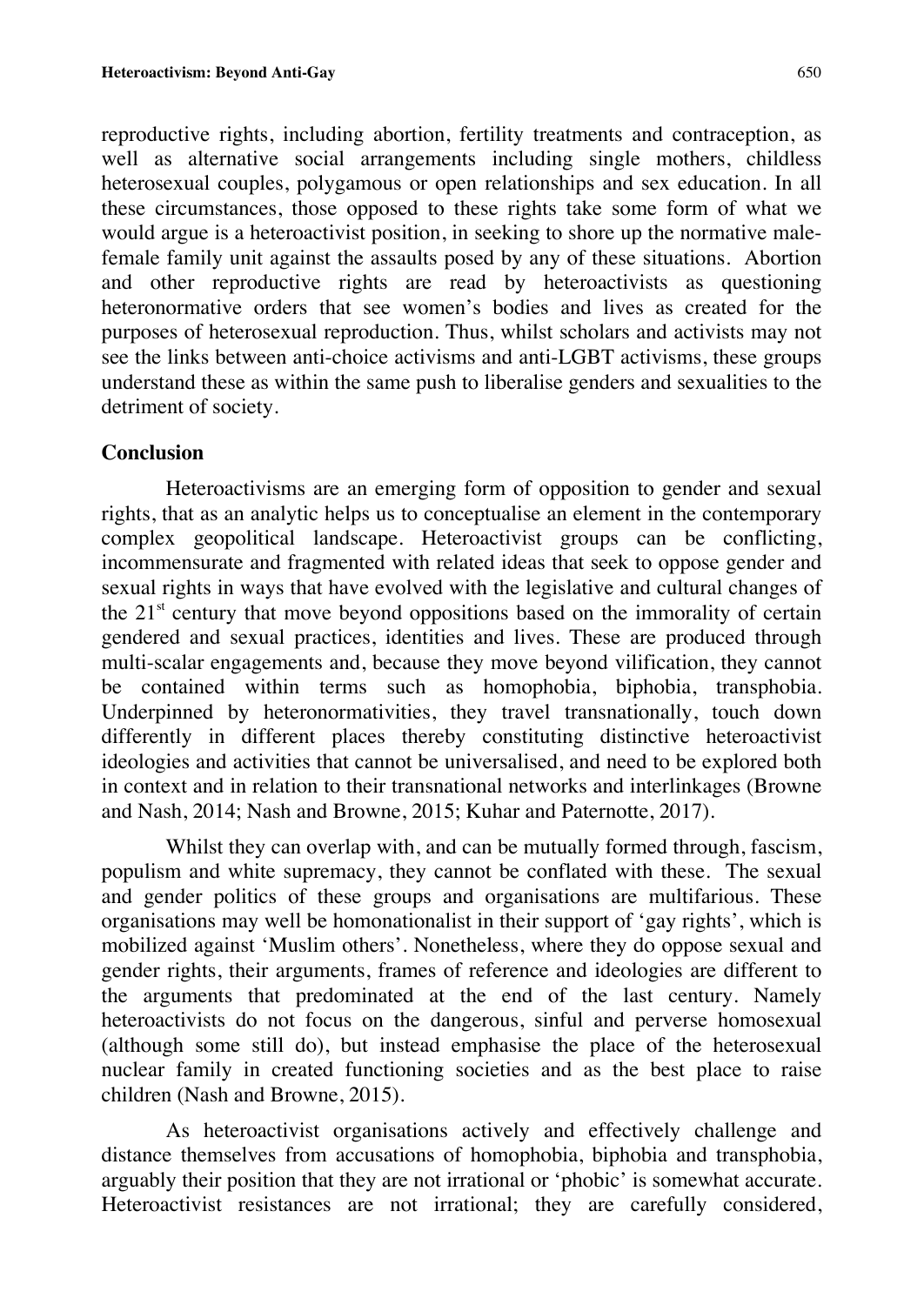theorised, debated and indeed researched. As heteroactivists reframe issues such that it is not about dislike or prejudice, but instead about protection, care, and seeking the 'best for society', accusations of 'hate' can ring hollow. There is a need for new counter-arguments that understand the field and these new discourses. Naming and understanding these oppositions in complex ways will enable more effective critique and opposition, alongside the key agenda of examining the effects and implications of their ideologies and actions. We hope this piece begins, and extends, fruitful engagements in both academic and activist contexts.

#### **References**

- BBC News. 2015. 'Gay cake' row in Northern Ireland: Q&A. *BBC News*. Accessed November 16, 2017. http://www.bbc.com/news/uk-northern-ireland-32065233
- Browne, Kath, and Catherine Jean Nash. 2015. Opposing same-sex marriage, by supporting civil partnerships: Resistances to LGBT equalities. In, Nicola Barker and Daniel Monk (eds), *From Civil partnership to Same-Sex Marriage: Interdisciplinary Reflections*. Abingdon: Routledge, pp. 61-78.
- Browne, Kath, and Catherine Jean Nash. 2014. Resisting LGBT rights where 'we have won': Canada and England. *Journal of Human Rights* 13 (3), 322-336.
- Browne, K., Nash, C. and Gorman-Murray, (2017) A. Heteroactivist Geographies: Recuperating Heteronorms in an Era of Same-Sex Marriage. Paper available from authors
- Browne, K. Nash, C. and Gorman-Murray, (2017) Same Sex parenting is child abuse': Trauma in Covert Research. Paper Available from authors
- Burack, Cynthia. 2014. The Politics of a Praying Nation: The Presidential Prayer Team and Christian Right Sexual Morality. *Journal of Religion and Popular Culture* 26 (2): 215-229.
- CBC News. 2010. Gay couple awarded 13.4K after rental refusal. *CBC News.*  Accessed November 16, 2017. http://www.cbc.ca/news/canada/north/gaycouple-awarded-13-4k-for-rental-refusal-1.940567
- CBC News. 2015. Ontario sex-ed protest 'unlike anything I've ever experienced,' principal says. *CBC News.* Accessed November 15, 2017

http://www.cbc.ca/news/canada/toronto/ontario-sex-ed-protest-1.3251799

- Dowland, Seth. 2015. *Family Values and the Rise of the Christian Right.*  Philadelphia, PA: University of Pennsylvania Press.
- Duggan, Lisa. 2002. The new homonormativity: The sexual politics of neoliberalism. In, Russ Castronovo and Dana D. Nelson (eds), *Materializing*